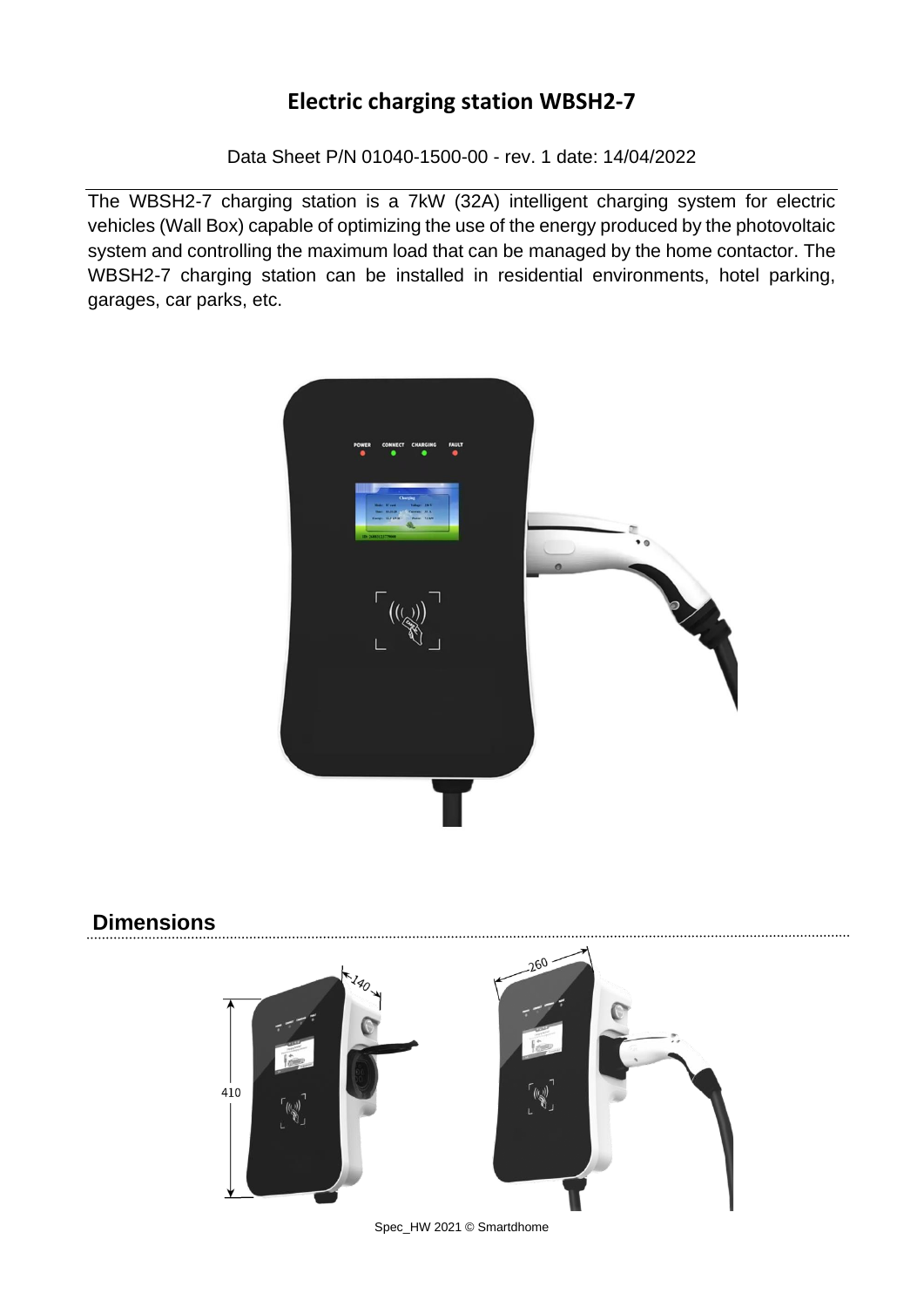Data Sheet P/N 01040-1500-00 - rev. 1 date: 14/04/2022

### **Characteristics of the device**



The device is equipped with a generous display for programming and verifying operation locally.

Thanks to its App or the use of the MyVirtuoso Home Building Automation system, the **WBSH2-7** charging station can be programmed to manage a maximum charging current and the operating time slot to maximize the energy yield of the residential system.

The **WBSH2-7** charging station supports the use of RFID cards for applications in contexts where centralized management of charging authorizations is required.



### **Technical notes**

| Type<br><b>Product number</b> | WBSH2-7<br>01040-1500-00 |
|-------------------------------|--------------------------|
| <b>Rated voltage</b>          | 230 V                    |
| <b>Frequency</b>              | 50/60 Hz                 |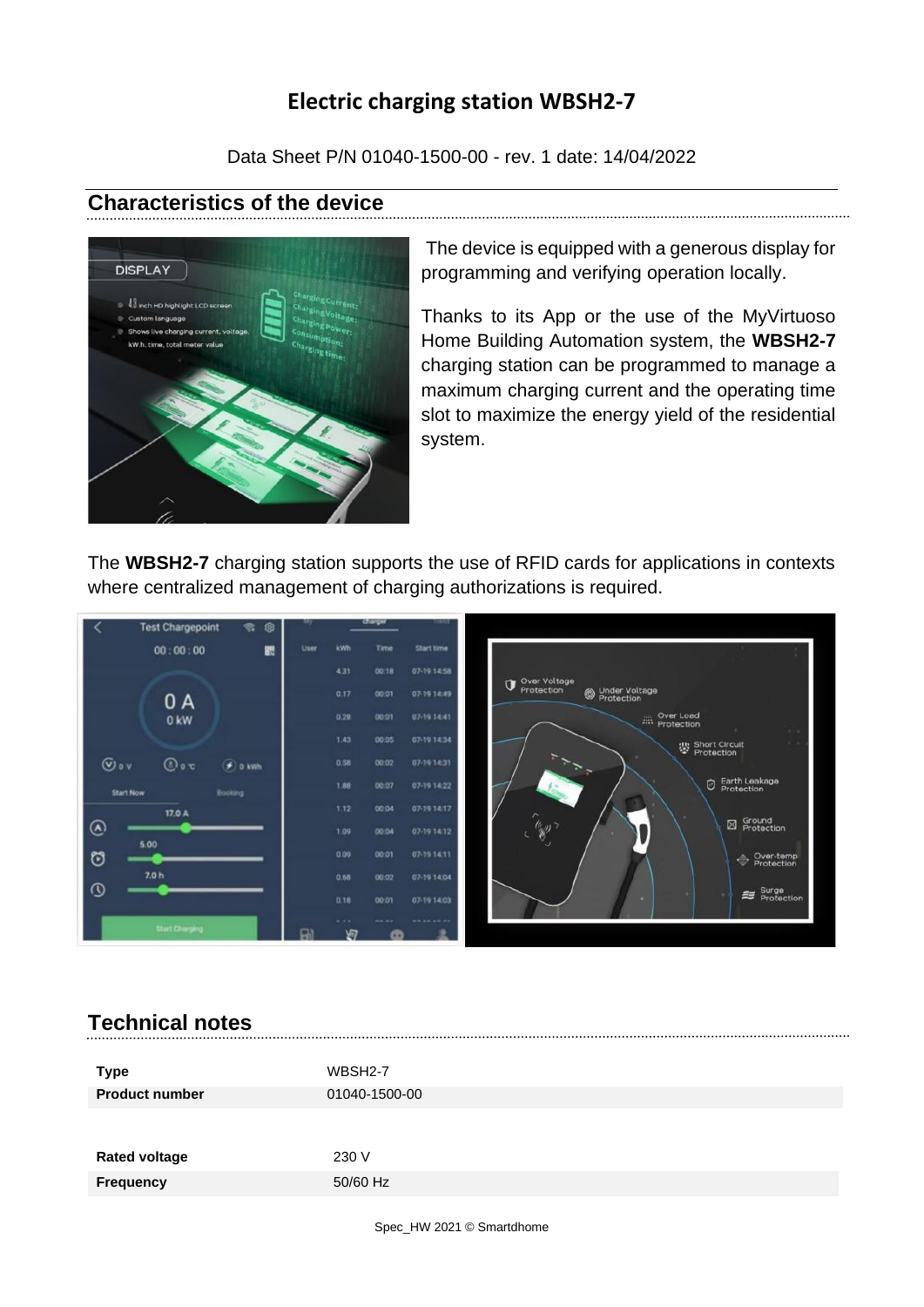#### Data Sheet P/N 01040-1500-00 - rev. 1 date: 14/04/2022

| <b>Current</b>              | 32 A                                                                 |
|-----------------------------|----------------------------------------------------------------------|
| <b>Power</b>                | 7 kW                                                                 |
| Recommended cable type      | Copper cable $-3 \times 6$ mm <sup>2</sup>                           |
| <b>Connection terminals</b> | $L1 - N - PF$                                                        |
| <b>Charging interface</b>   | IEC 62196-2, Type 2, single-phase with charging socket and 5 m cable |

## **Functions**

| <b>Charging mode</b>           | Mode 3                                                                                                                         |
|--------------------------------|--------------------------------------------------------------------------------------------------------------------------------|
| <b>Charging control</b>        | <b>Local:</b> "Plug and play" o smart card<br><b>Remote:</b> smartphone APP control                                            |
| Display screen                 | 4.3" LCD<br>(Allows you to view: charging current, voltage, power, charging time, charging<br>status, error information, etc.) |
| Indicator lights               | 4 LED (They indicate four states: power, charge, fault and network)                                                            |
| <b>Communication interface</b> | Ethernet (interface RJ-45)<br>$\bullet$<br>Wi-Fi (2.4 GHz)<br>$\bullet$<br>ModBus (interface RS-485)<br>$\bullet$              |
| <b>Communication protocol</b>  | OCPP 1.6J                                                                                                                      |
| <b>Safety protection</b>       | Emergency button, overload, over-temperature, min/max power supply, over<br>current, earth protection.                         |
| <b>Electrical protection</b>   | Differential switch (Type B)                                                                                                   |
| <b>RCD built-in</b>            | Present, Type B (AC 30mA + DC 6mA)                                                                                             |

# **Ambient conditions**

| <b>Altitude</b>              | $\leq 2000$ m                                                                     |
|------------------------------|-----------------------------------------------------------------------------------|
| <b>Storage temperature</b>   | $-40 \sim 75^{\circ}$ C                                                           |
| <b>Operation temperature</b> | $-30 - 55^{\circ}$ C                                                              |
| <b>Relative humidity</b>     | $\leq$ 95% RH, No condensation                                                    |
| <b>Vibration</b>             | < 0.5G                                                                            |
| Installation location        | You can install the device indoors and outdoors with good ventilation.            |
|                              | <b>ATTENTION!</b> Make sure that there are no flammable substances present on the |
|                              | installation site.                                                                |

## **Mechanical parameters**

| Net weight                  | $\leq 9$ Kg                                                    |
|-----------------------------|----------------------------------------------------------------|
| <b>Dimension</b>            | $H \times W \times D = 410$ mm $\times$ 260 mm $\times$ 140 mm |
| <b>Mounting</b>             | Wall-mounted or pole-mounted                                   |
| <b>Color &amp; Material</b> | <b>Front panel:</b> Black, Tempered glass                      |
|                             | <b>Back cover: White, Metal</b>                                |
| IP code                     | IP <sub>54</sub>                                               |